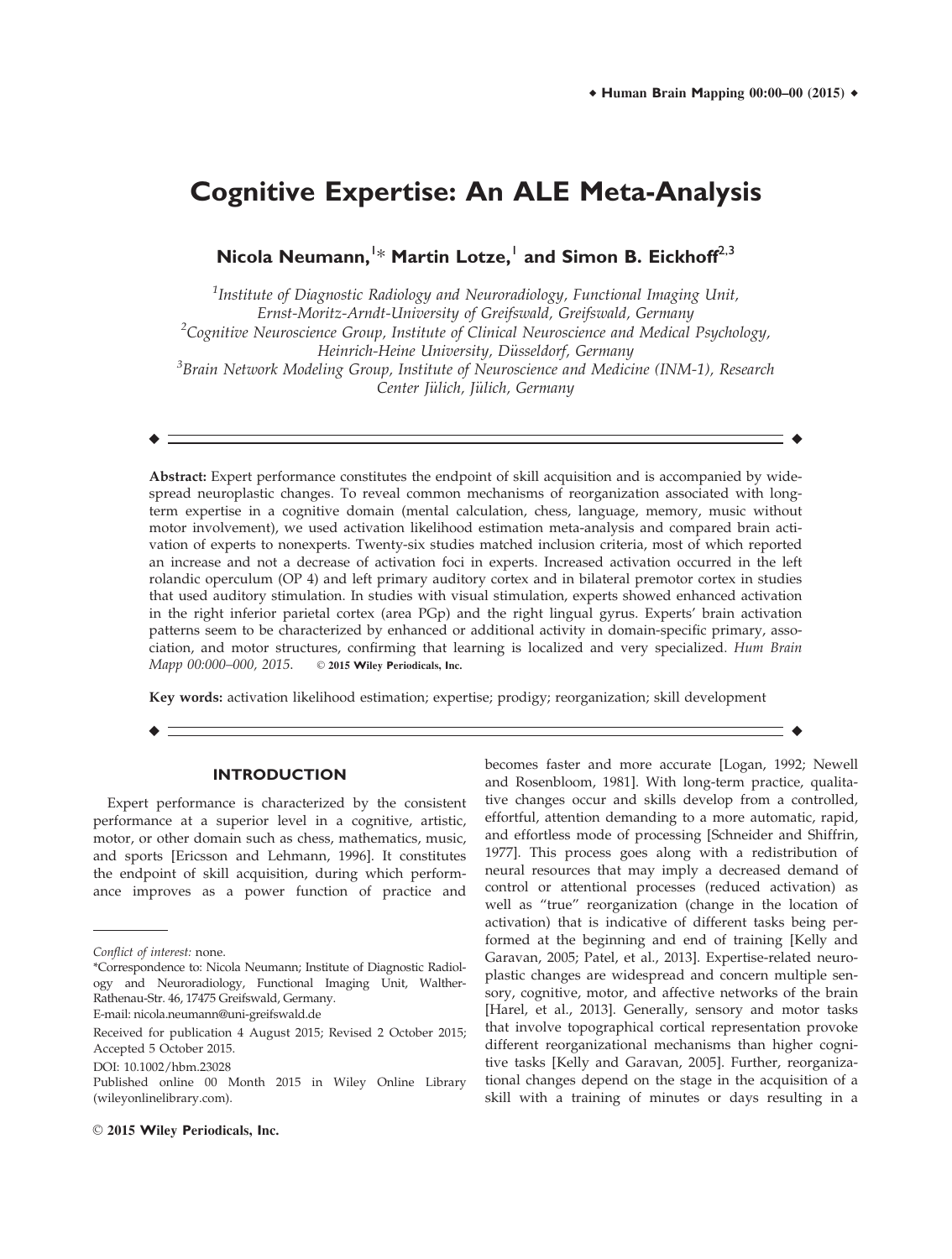different outcome than a training of years. However, even after long-lasting training, there is a considerable variability among people with regard to the level of skill they achieve, because high expertise does not naturally arise together with automaticity [Debarnot, et al., 2014; Ericsson, 2006]; for a review on the respective roles of practice versus ability for expertise, see special issue on "Acquiring expertise: ability, practice, and other influences, Intelligence, 45, 2014"). In order to clarify the neural mechanisms underlying high expertise, several functional imaging studies compared experts in different domains to a nonexpert control group [expert vs novice paradigm, Campitelli and Speelman, 2013]. Domains varied between music and sports as relatively frequent domains of expertise [for a qualitative review, see Chang, 2014], to more exclusive skills as mental arithmetic [e.g., Fehr, et al., 2010], or chess [e.g., Bilalic, et al., 2011b], to very particular skills related to special career groups, such as sommeliers [Castriota-Scanderbeg, et al., 2005], perfumers [Plailly, et al., 2012], or architects [Kirk, et al., 2009]. Depending on the skill investigated, the number of available experts was limited and group sizes rather small. To date, there are no quantitative reviews that may summarize the neural effects of long-lasting training in the cognitive domain and that compared experts to nonexperts. Thus the goal of the current activation likelihood estimation (ALE) meta-analysis was to integrate studies investigating neuroplastic reorganization that underlies cognitive expertise based on many years of training. We aimed to consider expertise in cognitive domains to the exclusion of any motor or vocational expertise that may rely on very different reorganizational processes [see Kelly and Garavan, 2005; for a recent ALE meta-analysis on motor learning, see Hardwick et al., 2013]. In this study, expert and nonexpert brain activation patterns were considered in contrast to each other, but not separately. By this, we intended to isolate long-term expert-specific plasticity processes across different domains. The following general reorganizational mechanisms were considered possible: (1) In concordance with the notion of redistribution of brain activity, there may be a decreased demand on attentional and control ["scaffolding," Petersen, et al., 1998] processes, e.g., in the prefrontal cortex, the anterior cingulate, and posterior parietal cortex, and an increased demand on storage and processing in task-specific areas in experts [Kelly and Garavan, 2005]. (2) Perceptual expertise that sometimes goes along with cognitive expertise, e.g., in chess [Gobet and Simon, 1996], has been shown to activate the fusiform face area on the lateral side of the fusiform gyrus [Bilalic, et al., 2011b; Gauthier, et al., 2000]. (3) Experts have been found to develop a special memory function that implies the setup of knowledge structures or templates in long-term memory and their availability by retrieval cues in working memory [Ericsson and Kintsch, 1995; Gobet and Simon, 1996]. Activation of long-term memory structures, such as the hippocampus and adjacent medial temporal areas, may be indicative of these processes. (4) Caudate nucleus activity has been demonstrated in

implicit, automatic, and intuitive information processing, e.g., in Japanese chess professionals during quick, automatic generation of the next best move [Wan et al., 2011], in simultaneous interpreters [Hervais-Adelman, et al., 2015], and in professional writers [Erhard et al., 2014]. Generally, increases in the subcortical striatum have been reported after training in motor and cognitive tasks (for a review, see Patel et al., 2013).

In sum, the objective of this study was to elucidate general reorganizational mechanisms of long-term expertise across different cognitive domains. We hypothesized a decrease of attentional and control processing in the prefrontal cortex and an increase of activity in task-specific areas, as well as a possible increase of activation in the fusiform face area, long-term memory medial temporal structures, and the striatum.

# **METHODS**

## **Literature Search and Study Selection**

A systematic literature research was conducted to identify neuroimaging studies of expertise for inclusion in the metaanalysis. Relevant papers were retrieved by searching Pubmed ([http://www.ncbi.nlm.nih.gov/pubmed/](http://www.ncbi.nlm.nih.gov/pubmed)) using the following terms: (fMRI OR "positron emission tomography") AND (expertise). There were 745 results in Pubmed (May 2015). After screening these articles and applying the exclusion criteria as described below, we obtained the following categories for cognitive expertise: mental calculation, chess, language, memory, and music. We then continued searching within different domains by entering the keyword of the respective domain (e.g., (music) AND (expert OR expertise OR professional OR prodigy) AND (fMRI OR "positron emission tomography"). We obtained 10 results for mental calculation, 13 for chess, 148 for memory, 131 for language, and 99 for music. We again applied the exclusion criteria and checked the literature sections of the respective articles looking for additional publications.

# **Inclusion and Exclusion Criteria**

To be included in the analysis, studies needed to have imaged and analyzed the whole head and reported coordinates in standard stereotaxic space. We did not include studies investigating structural brain differences or functional connectivity. As described in the introduction, we were interested in functional differences between experts with long-term training and nonexperts. Thus only studies that investigated an adult nonclinical expert group in comparison to a nonexpert control group were included, and training studies that investigated longitudinal withingroup training effects as well as expert studies without control groups were discarded. Experts had to have many years of training to qualify as an expert in any domain.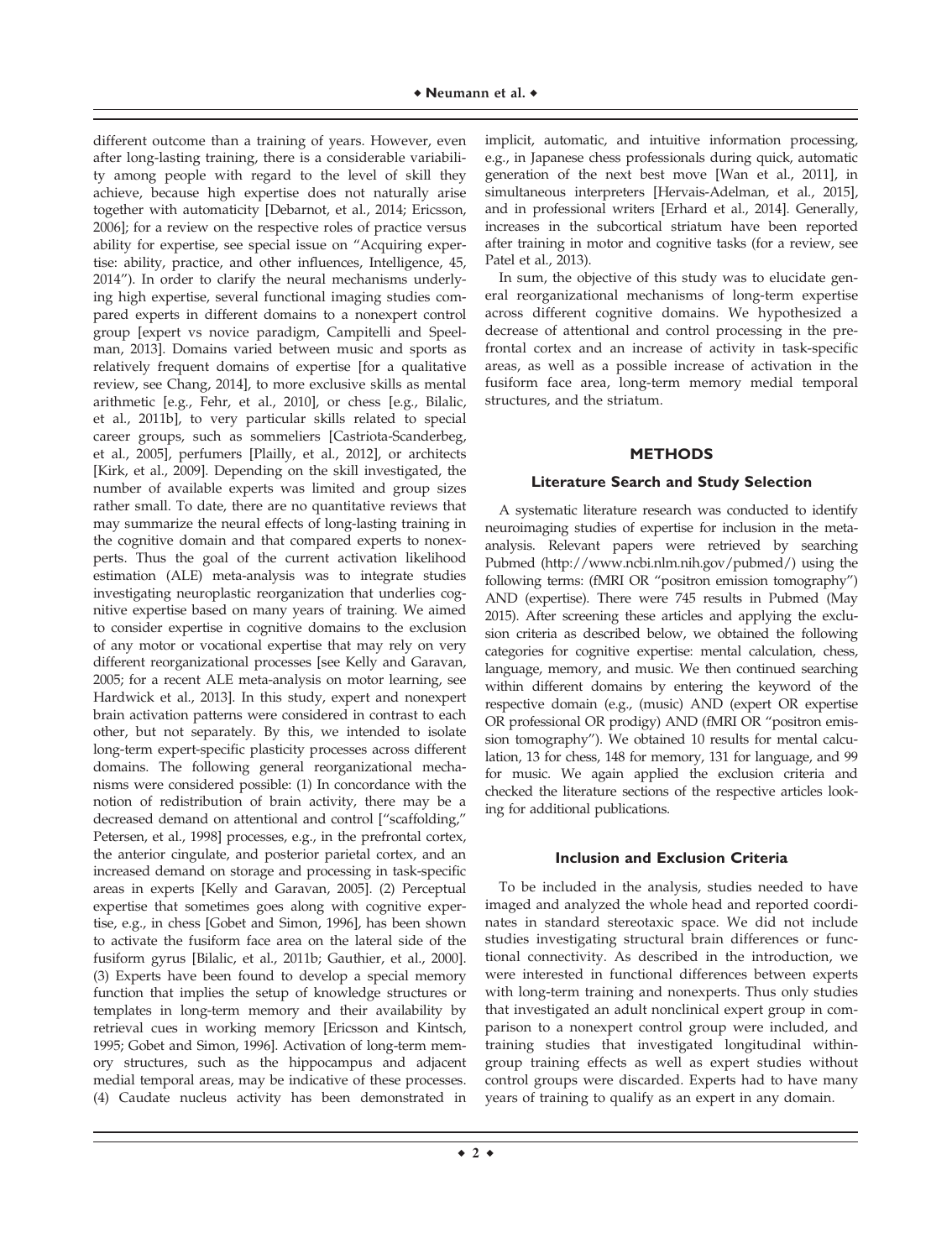Since we were interested in cognitive but not other types of expertise, all studies investigating motor and action expertise, motor imagery, or emotional processing in experts were excluded. Due to its motor involvement, studies implying singing during scanning were not included, as well as expert studies on meditation, acupuncture, and special career groups, such as architects, medical doctors, or sommeliers (no clearly defined cognitive training). Finally, since we intended to investigate aspects of convergent rather than divergent thinking, studies that examined creativity or musical improvisation were excluded. Finally, there were 26 studies included, 4 investigating expertise in mental arithmetic, 5 in chess, 1 in memory, 15 in music, and 1 in language and music (Table I). The designation of a study as visual or auditory is indicated in Table I. All the studies reported results for the contrast "expert > nonexpert", but the reverse contrast "nonexpert > expert" did not yield significant effects, except in two studies [Krawczyk, et al., 2011; Schulze, et al., 2011b]. We chose contrasts in a way that the control condition was always subtracted from the mental task condition. Thus we do not report potential deactivations of brain areas.

#### **ALE Meta-Analysis**

All meta-analyses were carried out using the revised ALE algorithm for coordinate-based meta-analysis of neuroimaging results [Eickhoff, et al., 2009; Turkeltaub, et al., 2012]. This algorithm aims to identify areas with a convergence of reported coordinates across experiments that are higher than the expected from a random spatial association. Reported foci are treated as centers of 3D Gaussian probability distributions capturing the spatial uncertainty associated with each focus [Eickhoff, et al., 2009]. Here, the between-subject variance is weighted by the number of participants per study since larger sample sizes should provide more reliable approximations of the "true" activation effect and should therefore be modeled by "narrower" Gaussian distributions.

Subsequently, probabilities of all foci reported of a given experiment were combined for each voxel, yielding a modeled activation (MA) map [Turkeltaub, et al., 2012]. Voxelwise ALE scores (union across these MA maps) then quantified the convergence across experiments at each location in the brain. To distinguish "true" from random convergence, ALE scores were compared to an empirical null distribution reflecting a random spatial association among all MA maps. The resulting random-effects inference focuses on the above-chance convergence across studies rather than the clustering within a particular study [Eickhoff, et al., 2009]. This null hypothesis was derived by computing the distribution that would be obtained when sampling a voxel at random from each of the MA maps and taking the union of these values in the same manner as for the (spatially contingent) voxels in the original analysis [Eickhoff et al., 2012]. The P value of a "true" ALE score was then given by the proportion of equal or higher values obtained under the null distribution. The resulting nonparametric P values were then assessed at a familywise error (FWE) corrected threshold of  $P < 0.05$  on cluster level (cluster-forming threshold:  $P < 0.001$  at voxel level, cf., [Eickhoff, et al., 2012]) and transformed into Z scores for display.

To reveal common mechanisms of reorganization after long-term training in experts, an ALE meta-analysis was conducted across all expertise studies. Further, to show possible modality-specific effects of expertise, separate ALE analyses were calculated for studies that used visual and auditory stimulation. Since the ALE algorithm requires a minimum of nine studies, different areas of expertise could not be analyzed separately with the exception of music (16 studies including music and language). For the same reason, the ALE meta-analysis of the contrast "nonexperts > experts" could not be calculated. Since musical expertise studies dominated the overall analysis of expertise studies, we conducted another ALE meta-analysis across all expertise studies to the exclusion of music studies.

#### **Anatomical Labelling**

Resulting brain regions were macroanatomically labeled by reference to the probabilistic Harvard–Oxford atlas (Desikan, et al., 2006) included with FSLView v3.1 [\(http://www.](http://www.fmrib.ox.ac.uk/fsl/fslview/index.html) [fmrib.ox.ac.uk/fsl/fslview/index.html\)](http://www.fmrib.ox.ac.uk/fsl/fslview/index.html). For a more precise allocation, we made use of cytoarchitectonic maps of the human brain provided by the SPM Anatomy Toolbox [Eickhoff, et al., 2006b; Eickhoff, et al., 2007b; Eickhoff, et al., 2005]. Hereby, activations and deactivations were assigned to the most probable histologically defined area at the respective location. This probabilistic and histology-based anatomical labeling is reported in Table II; references to details of the cytoarchitecture are given in the results section.

#### **RESULTS**

The meta-analysis of expertise studies that used auditory stimulation (13 studies, 365 participants) computed three activation clusters with altogether seven maxima (Table II). Cluster I comprised the left rolandic operculum [OP 4, Eickhoff, et al., 2006a; Eickhoff, et al., 2007a] and the left superior temporal gyrus [TE 1.2, Morosan, et al., 2001]. Cluster II showed two maxima in the left precentral gyrus (Area 6, adjacent to Area 44). Cluster III comprised the right precentral gyrus (Area 6) extending to the right middle frontal gyrus [Area 6, Geyer, 2004] (Fig. 1).

The meta-analysis of investigations that used visual stimulation (13 studies, 261 participants) yielded a single activation cluster in the right inferior parietal cortex [PGp, Caspers, et al., 2006] (Fig. 2).

The meta-analysis of all expertise studies computed two activation clusters with one maximum in the left precentral gyrus (Area 6) and two maxima in the left rolandic operculum and the left superior temporal gyrus (TE 1.2) (Fig. 3a).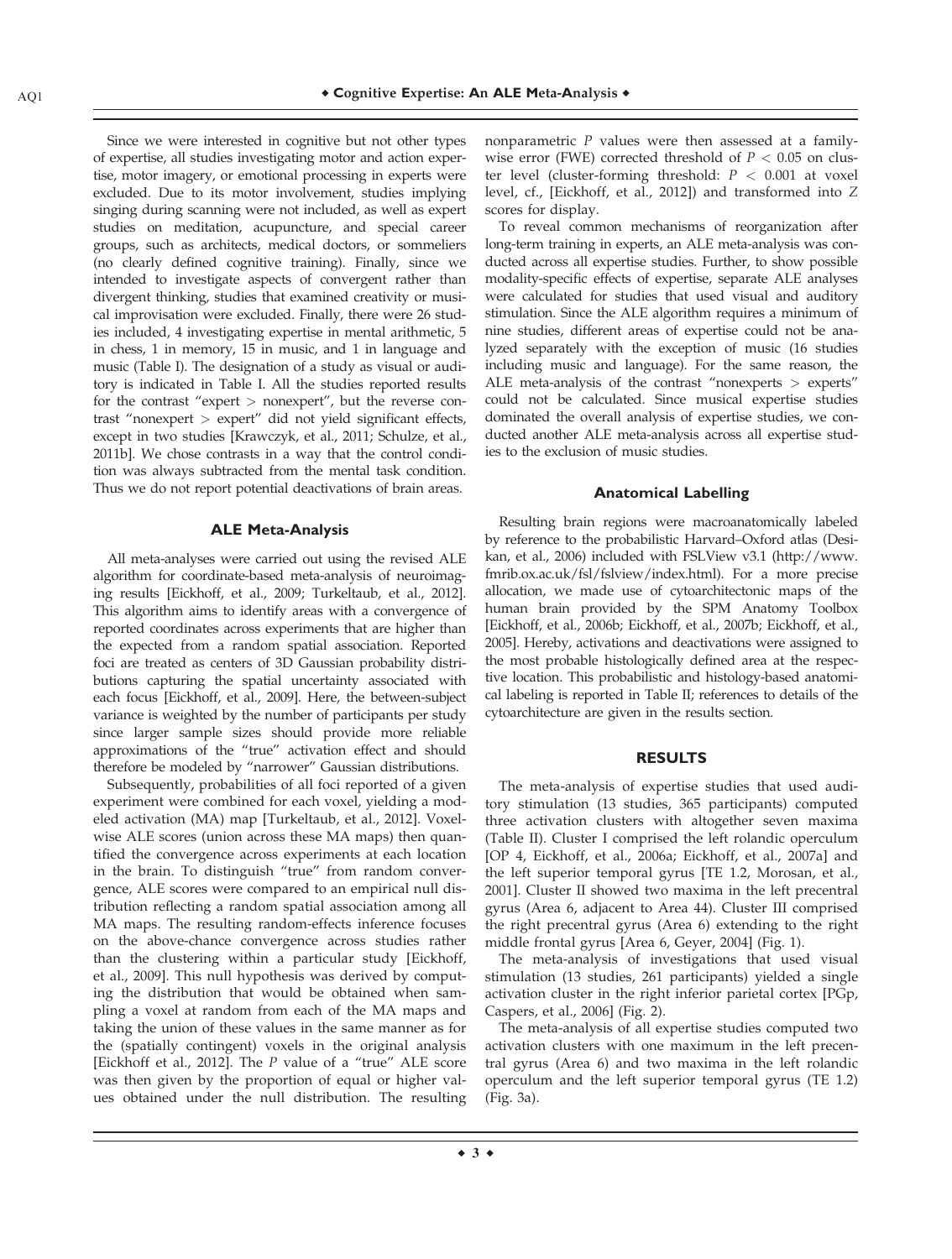|                                                     |                                                      |                                        | Sample                                     |                                            |                                                                                                                           |
|-----------------------------------------------------|------------------------------------------------------|----------------------------------------|--------------------------------------------|--------------------------------------------|---------------------------------------------------------------------------------------------------------------------------|
| Authors                                             | Area of expertise                                    | No. experts                            | No. nonexperts                             | Experience<br>(experts)                    | Task (presentation modality)                                                                                              |
| Hanakawa et al., 2003<br>Fehr et al., 2010          | Mental calculation<br>Mental calculation<br>(abacus) | $6(1 \text{ m})$<br>$\binom{m}{n}$     | $11(5 \text{ m})$<br>$8(1 \text{ m})$      | $15 y$<br>> $17 y$                         | Mental addition (single and multiple digit numbers) (v)<br>Simple and complex calculation $(+, \times, *, /)$ tasks $(v)$ |
| Pesenti et al., 2001<br>Tanaka et al. 2002          | Mental calculation<br>Mental calculation<br>(abacus) | $($ all m $)$<br>1(m)                  | $6$ (all m)<br>$13(7 \text{ m})$           | $8-16y$<br>6y                              | Delayed match-to-sample working memory with digits (v)<br>Simple and complex multiplication (v)                           |
| Bartlett et al., 2013                               | Chess                                                | $11$ (all m)                           | $11$ (all m)                               | Mean 16 $y$ ,                              | One-back task with chess boards (v)                                                                                       |
| Bilalic et al., 2010                                | Chess                                                | $8$ (all m)                            | $15$ (all m)                               | Elo: avg. 2108<br>$E$ lo: $>2353$          | Visual search with chess stimuli (v)                                                                                      |
| Bilalic et al., 2011a                               | Chess<br>Chess                                       | $3$ (all m)<br>$8$ (all m)             | $8$ (all m)                                | Elo: avg. 2130                             | Object and pattern recognition with chess stimuli (v)                                                                     |
| Krawczyk et al., 2011<br>Bilalic et al., 2012       | Chess                                                | $5$ (all $m$ )                         | $15$ (all m)<br>$6$ (all m)                | Elo: avg. 2108<br>Mean 16 y,<br>Elo: >2447 | Object and pattern recognition with chess stimuli (v)<br>Recognition memory with chess patterns (v)                       |
| Maguire et al., 2003                                | Memory                                               | $10$ (all m)                           | $10$ (all m)                               | Attendance of                              | Memory for order of digits (v)                                                                                            |
|                                                     |                                                      |                                        |                                            | championship<br>world mem-<br>OTY          |                                                                                                                           |
| Bangert et al., 2006                                | Music                                                | $8(3 \text{ m})$                       | $8(3 \text{ m})$                           | Mean 20 $\ensuremath{y}$                   | Listening to piano sequences (a)                                                                                          |
| Groussard et al., 2010                              | Music<br>Music                                       | $20(10 \text{ m})$<br>$8(7 \text{ m})$ | $20(10 \text{ m})$<br>$8\ (7\ \mathrm{m})$ | Mean 15 y<br>Mean 37 y<br>Mean 25 y pro-   | Listening to keyboard melodies and familiarity rating (a)                                                                 |
| Harris and de Jong, 2014<br>Habermeyer et al., 2009 | Music                                                | $(2 \text{ (all m)})$                  | $12~(\mathrm{all~m})$                      |                                            | Pattern deviance in melodies (a)<br>Judging musical pieces (a)                                                            |
|                                                     |                                                      |                                        |                                            | fessional                                  |                                                                                                                           |
| Herdener et al., 2010                               | Music                                                | $7(6 \text{ m})$                       | $7(6 \text{ m})$                           | experience<br>Mean 36 y                    | Acoustic temporal mismatch (a)                                                                                            |
| Herdener et al., 2014                               | Music                                                | $(2 \text{ (all m)})$                  | $10$ (all m)                               | >5 y professio-                            | Listening to rhythm patterns (a)                                                                                          |
|                                                     |                                                      |                                        |                                            | nal experience                             |                                                                                                                           |
| Hoenig et al., 2011                                 | Music                                                | $20(14 \text{ m})$                     | $20(13 \text{ m})$                         | Mean 27 y                                  | Semantic match between word and picture of musical<br>$in$ struments $(v)$                                                |
| Morrison et al., 2003                               | Music                                                | $6(2 \text{ m})$                       | $6(2 \text{ m})$                           | Professional<br>level                      | Listening to culturally familiar and unfamiliar music (a)                                                                 |
| Oechslin et al., 2010                               | Music                                                | absolute<br>15 with                    | $30(14 \text{ m})$                         | Mean 18 y                                  | Listening to speech stimuli (a)                                                                                           |
| Oechslin et al., 2013                               | Music                                                | pitch (7 m)<br>20 (10 m)               | (20 amateur<br>39 (20 m)                   | Mean $18y$                                 | Listening to musical pieces with (ir)regular endings (a)                                                                  |
| Pallesen et al., 2010                               | Music                                                | (1 (2 m))                              | musicians)<br>$10(1 \text{ m})$            | graduates of<br>Students or<br>music       | Working memory of musical sounds (a)                                                                                      |
| Pau et al., 2013                                    | Music                                                | 14 pianists (8 m)                      | 15(9 m)                                    | academy<br>Mean 11 y                       | Encoding of finger sequences (v)                                                                                          |

• Neumann et al. •

 $\bullet$  4  $\bullet$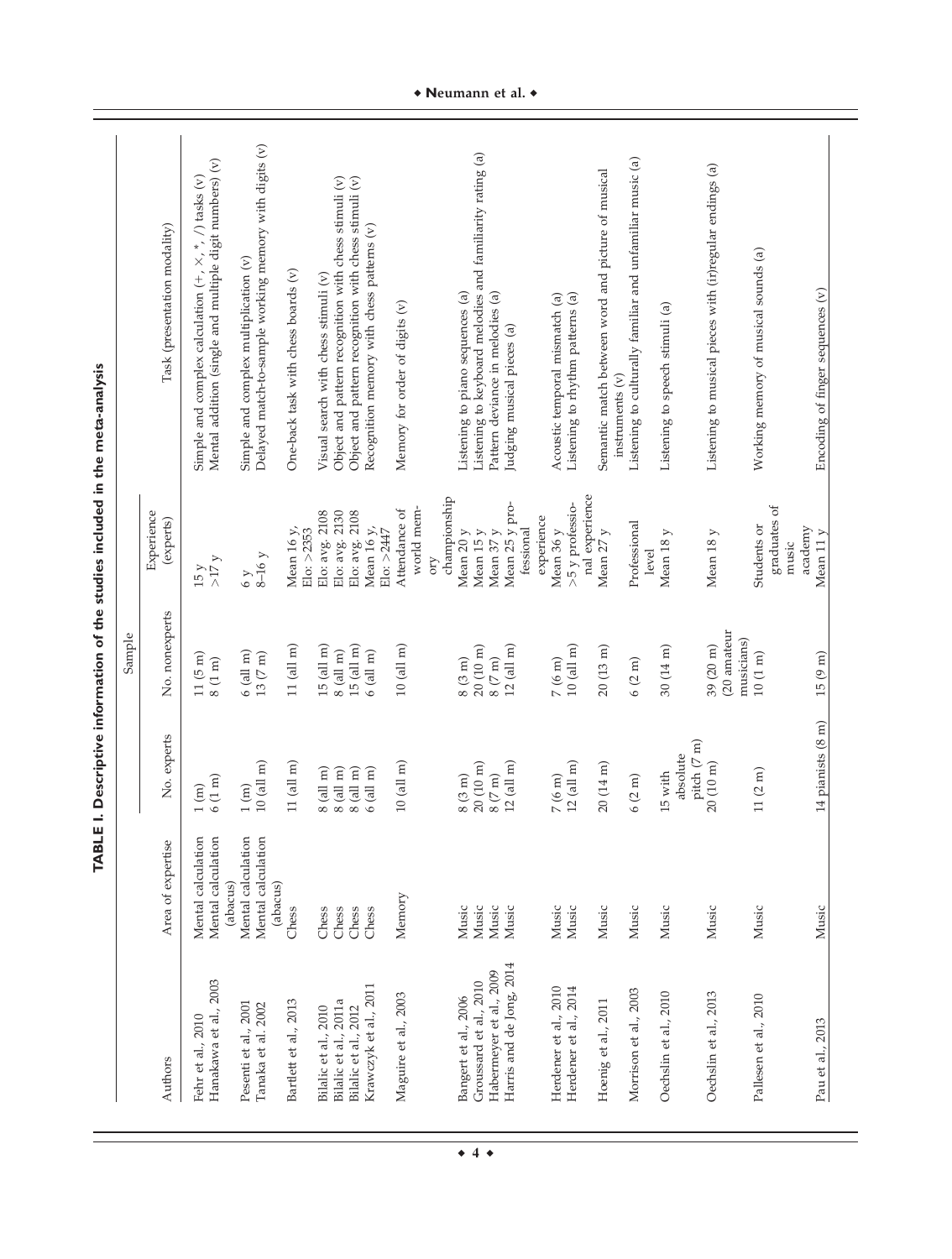|                                                       |                   |                                                         | TABLE I. (continued).                 |                                       |                                                                                                    |
|-------------------------------------------------------|-------------------|---------------------------------------------------------|---------------------------------------|---------------------------------------|----------------------------------------------------------------------------------------------------|
|                                                       |                   |                                                         | Sample                                |                                       |                                                                                                    |
| Authors                                               | Area of expertise | No. experts                                             | No. nonexperts                        | Experience<br>(experts)               | Task (presentation modality)                                                                       |
| Schulze et al., 2011a<br>Schulze et al., 2011b        | Music<br>Music    | $16(9 \text{ m})$<br>$16(9 \text{ m})$                  | $17~(9~{\rm m})$<br>$17(9 \text{ m})$ | Students of<br>Mean 17 y<br>music     | Working memory of tonal and atonal sequences (a)<br>Working memory of tonal and verbal stimuli (a) |
| Sluming et al., 2007                                  | Music             | $10$ (all m)                                            | $10$ (all m)                          | philharmonic<br>Members of<br>academy | Three-dimensional mental rotation (v)                                                              |
| Dick et al., 2011                                     | Language<br>Music | $15$ (no m)                                             | $15$ (no m)                           | orchestra<br>$> 16$ Y                 | Listening to violin and speech stimuli (a)                                                         |
| m: males; y: years; (v): visual, (a); auditory; avg.: |                   | average; Elo: chess rating scale (mean: 1500, SD: 200). |                                       |                                       |                                                                                                    |

The meta-analysis of music studies calculated two activation clusters with one cluster in the left precentral gyrus (Area 6) and the second cluster with two maxima in the left rolandic operculum and the left superior temporal gyrus (TE 1.2).

The meta-analysis of expertise excluding music studies (10 experiments, 172 participants) resulted in two clusters located in the right inferior parietal cortex (PGp), and the right lingual gyrus, [area 17, Amunts, et al., 2000] (Fig. 3b).

## **DISCUSSION**

The current ALE meta-analysis was conducted to highlight cerebral regions that show reorganization in response to long-term training in a cognitive skill. Twenty-six studies were identified that had investigated an expert group in comparison to a nonexpert control group in the domains of mental arithmetic, chess, language, memory, and music (without motor involvement). All studies found brain regions that showed larger activations in experts than in nonexperts, but only two provided results in the reverse direction. We may thus conclude that in the cognitive domain, experts' brains show larger activation magnitudes or activation in additional areas in contrast to the motor domain where brain activation patterns tend to be reduced and more focused in experts [Jäncke, et al., 2000; Lotze, et al., 2003; Picard, et al., 2013]. In detail, increased activation in experts occurred in the left rolandic operculum and left primary auditory cortex [TE 1.2, Morosan, et al., 2001] and in bilateral premotor cortex (area 6, left extending to area 44) in studies that used auditory stimulation. The same activation pattern was evident when separate ALE analyses were calculated across music studies and across all expertise studies combined, however, without the activation cluster in the right premotor cortex. In studies with visual stimulation, experts showed enhanced activation in the right inferior parietal cortex [area PGp, Caspers, et al., 2006]. When calculating a meta-analysis of all studies excluding music, there was a comparable activation pattern as in studies with visual stimulation, however, with an additional cluster in the right lingual gyrus [Area 17, Amunts, et al., 2000]. Thus, across modalities and designs, brain activation patterns in experts were characterized by an enhanced activity in primary and association areas for the respective modality and motor associated regions.

## **Enhanced Activity in Experts in the Left Rolandic Operculum and Bilateral Premotor Cortex in Paradigms with Auditory Stimulation**

Studies with auditory stimulation converged in an activation cluster in the left rolandic operculum (OP4) extending to the left primary auditory cortex [TE 1.2, Morosan, et al., 2001] and a co-activation of the bilateral premotor cortex. The OP 4 of the human parietal operculum is a

 $\div$  5  $\div$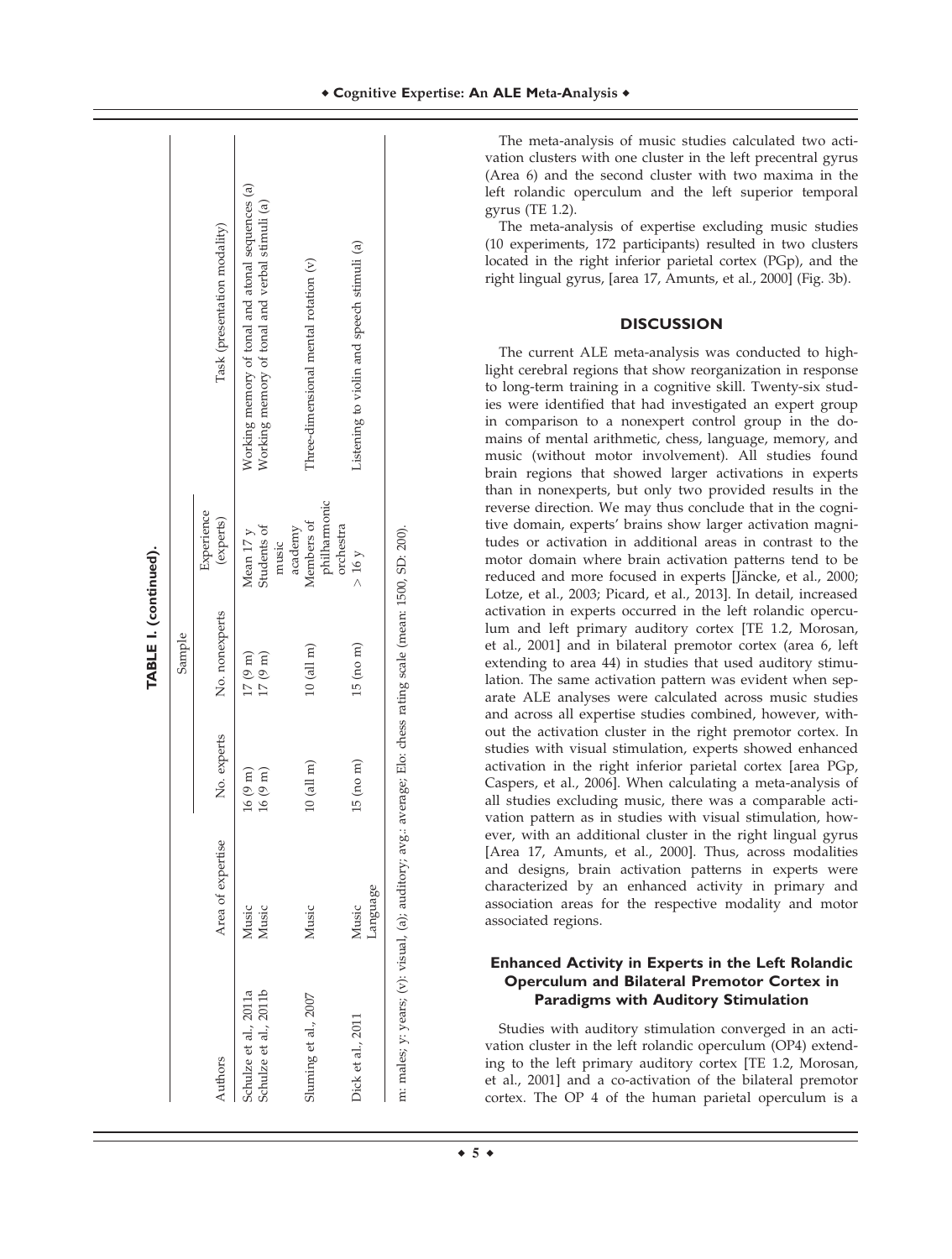| Cluster                                       | Foci           | Z-value |                            | Coordinates (MNI) |                  | Probability for<br>areas $(\% )$ | Anatomically assigned to           |
|-----------------------------------------------|----------------|---------|----------------------------|-------------------|------------------|----------------------------------|------------------------------------|
|                                               |                |         | $\boldsymbol{\mathcal{X}}$ | y                 | $\boldsymbol{z}$ |                                  |                                    |
| A: Main effect: auditory                      |                |         |                            |                   |                  |                                  |                                    |
| I $(148 \text{ voxel})$                       |                | 4.68    | $-58$                      | $-8$              | 12               | 60                               | L. rolandic operculum, OP 4        |
|                                               | $\overline{2}$ | 3.68    | $-58$                      | $-8$              | 6                | 30                               | L. superior temporal gyrus, TE 1.2 |
| II $(124 \text{ voxel})$                      |                | 4.24    | $-52$                      | 2                 | 44               | 50                               | L. precentral gyrus, Area 6        |
|                                               | $\overline{2}$ | 3.80    | $-52$                      | 6                 | 36               | 10                               | L. precentral gyrus, Area 6        |
| III $(95 \text{ voxel})$                      |                | 3.82    | 56                         | $-6$              | 46               | 80                               | R. precentral gyrus, Area 6        |
|                                               | $\overline{2}$ | 3.67    | 48                         | $-2$              | 56               | 30                               | R. middle frontal gyrus, Area 6    |
|                                               | 3              | 3.64    | 50                         | $-4$              | 54               | 60                               | R. middle frontal gyrus, Area 6    |
| B: Main effect: visual                        |                |         |                            |                   |                  |                                  |                                    |
| I $(117 \text{ voxel})$                       |                | 5.05    | 48                         | $-68$             | 16               | 40                               | R. inferior parietal cortex (PGp)  |
| C: Main effect: expertise (auditory & visual) |                |         |                            |                   |                  |                                  |                                    |
| I $(170 \text{ voxel})$                       | 1              | 4.80    | $-52$                      | 4                 | 40               | 30                               | L. precentral gyrus, Area 6        |
| II $(87 \text{ voxel})$                       |                | 4.24    | $-58$                      | $-8$              | 12               | 60                               | L. rolandic operculum, OP 4        |
|                                               | $\overline{2}$ | 3.47    | $-58$                      | $-8$              | 6                | 30                               | L. superior temporal gyrus, TE 1.2 |
| D: Main effect: music                         |                |         |                            |                   |                  |                                  |                                    |
| I $(71 \text{ voxel})$                        | 1              | 4.89    | $-52$                      | 6                 | 40               | 20                               | L. precentral gyrus, Area 6        |
| II $(164 \text{ voxel})$                      | 1              | 4.44    | $-58$                      | $-8$              | 12               | 60                               | L. rolandic operculum, OP 4        |
|                                               | $\mathfrak{D}$ | 3.65    | $-58$                      | $-8$              | 6                | 30                               | L. superior temporal gyrus, TE 1.2 |
| E: Main effect: expertise without music       |                |         |                            |                   |                  |                                  |                                    |
| I $(141 \text{ voxel})$                       | 1              | 5.49    | 48                         | $-68$             | 16               | 40                               | R. inferior parietal cortex (PGp)  |
| II $(89 \text{ voxel})$                       | 1              | 4.56    | 14                         | $-52$             | 6                | 20                               | R. lingual gyrus, area 17          |

**TABLE II. Coordinates of peak activations, experts** > **nonexperts**

L.: left; R.: right.

part of the secondary somatosensory cortex and represents the human analog of primate area PV [Eickhoff, et al., 2007a]. It has been associated with integrating functional coupling of primary sensory and motor regions [Eickhoff, et al., 2010]. In a recent functional network analysis of language areas, the OP 4 has been found a key structure connecting the primary auditory and motor regions responsible for language [Sepulcre, 2015]. In the context of music, the bilateral activity in the Rolandic operculum was interpreted as reflecting mechanisms of perception–execution matching during the perception of vocalizable auditory (e.g., musical) information [Koelsch, et al., 2006]. The same conclusion came from a meta-analysis investigating language-related networks that located the Rolandic operculum within a phonological network concerned with sensory-motor coordination [Vigneau, et al., 2006]. Additionally, the Rolandic operculum includes the ventral part of the larynx motor cortex in the left hemisphere [Bouchard, et al., 2013; Conant, et al., 2014]. Together with the dorsal part that is located at the dorsolateral motor/premotor cortex [area 4p and 6, Brown and Martinez, 2007; Brown, et al., 2008; Loucks, et al., 2007], it regulates the production of pitch and voicing. Thus enhanced activation of experts in the left rolandic operculum together with the coactivation



#### **Figure 1.**

Convergent brain activation of expertise studies with auditory stimulation (colors represent *z*values between 3.1 (red) and 4.68 (yellow)). [Color figure can be viewed in the online issue, which is available at [wileyonlinelibrary.com.](http://wileyonlinelibrary.com)]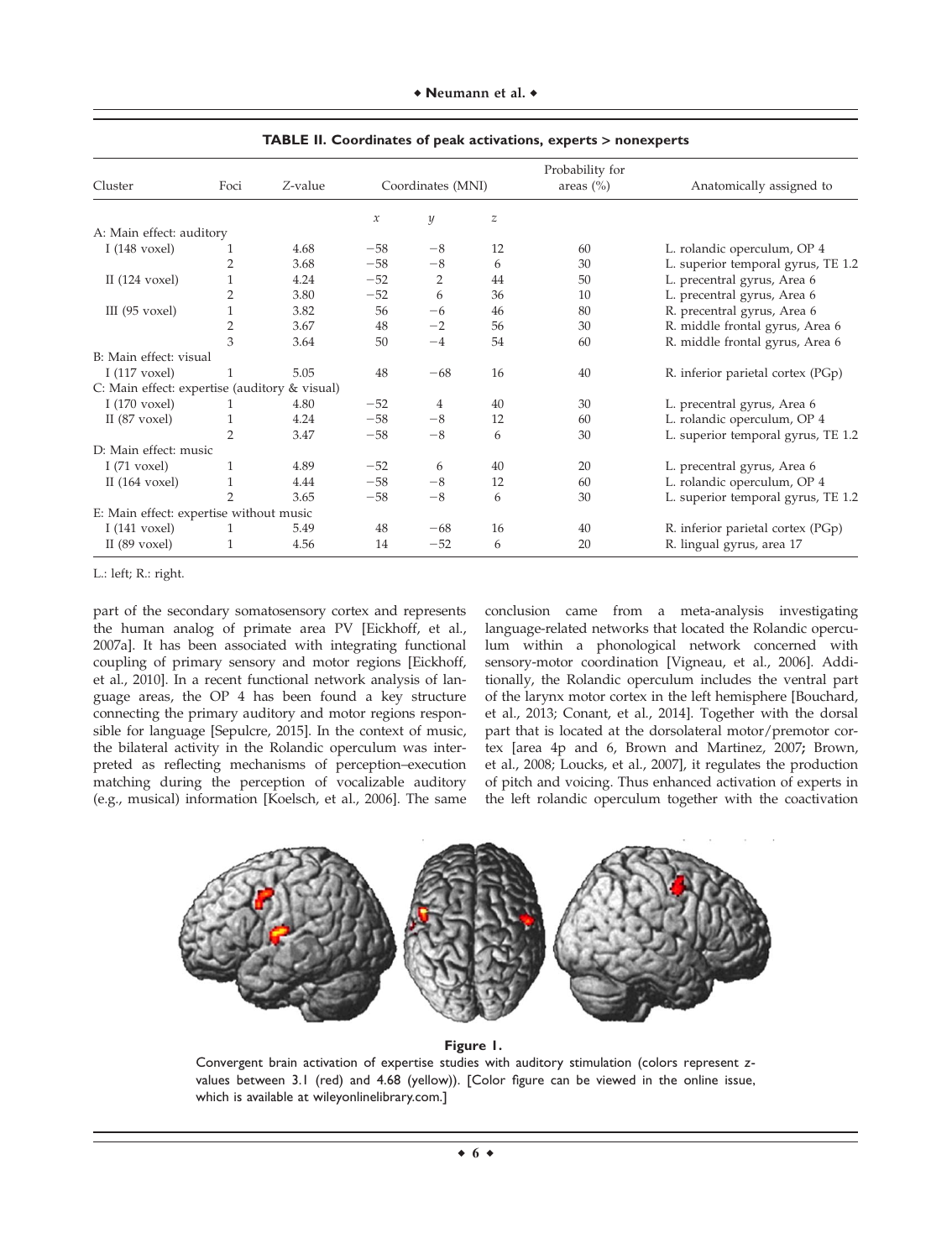

**Figure 2.**

Convergent brain activation of expertise studies with visual stimulation (colors represent *z*-values between 3.1 (red) and 5.05 (yellow)). [Color figure can be viewed in the online issue, which is available at [wileyonlinelibrary.com](http://wileyonlinelibrary.com).]

of the premotor cortex in this study may represent the two parts of the larynx motor cortex in the left hemisphere. Generally, premotor activation in the absence of any movement has been connected to the automatic access to a highly trained movement pattern [Rijntjes, et al., 1999] or movement imagery [Binkofski, et al., 2000]. The cluster of our meta-analysis extended to Area 44 that has been described as belonging to an execution–observation matching system [mirror neuron system; Gallese et al., 1996; Rizzolatti et al., 1996] in the human cortex [Binkofski and

Buccino, 2006]. Automatic cross-modal transfer and coactivation of auditory and motor areas in musicians has been described in previous studies [Bangert, et al., 2006; Engel, et al., 2012; Lotze, et al., 2003] and is characteristic of expert behavior in the auditory, especially music domain. The results of this study may additionally suggest that musical expertise involves having greater activation in the pitchproducing centers of the brain. Subvocal articulatory activity has been reported in studies investigating auditory/ musical imagery [Smith, et al., 1995] and notational



#### **Figure 3.**

Convergent brain activation of expertise studies (a) including music studies (*z*-values between 3.01 (red) and 4.8 (yellow)) and (b) excluding music studies (*z*-values between 3.01 (red) and 5.49 (yellow)). [Color figure can be viewed in the online issue, which is available at [wileyonlineli](http://wileyonlinelibrary.com)[brary.com.](http://wileyonlinelibrary.com)]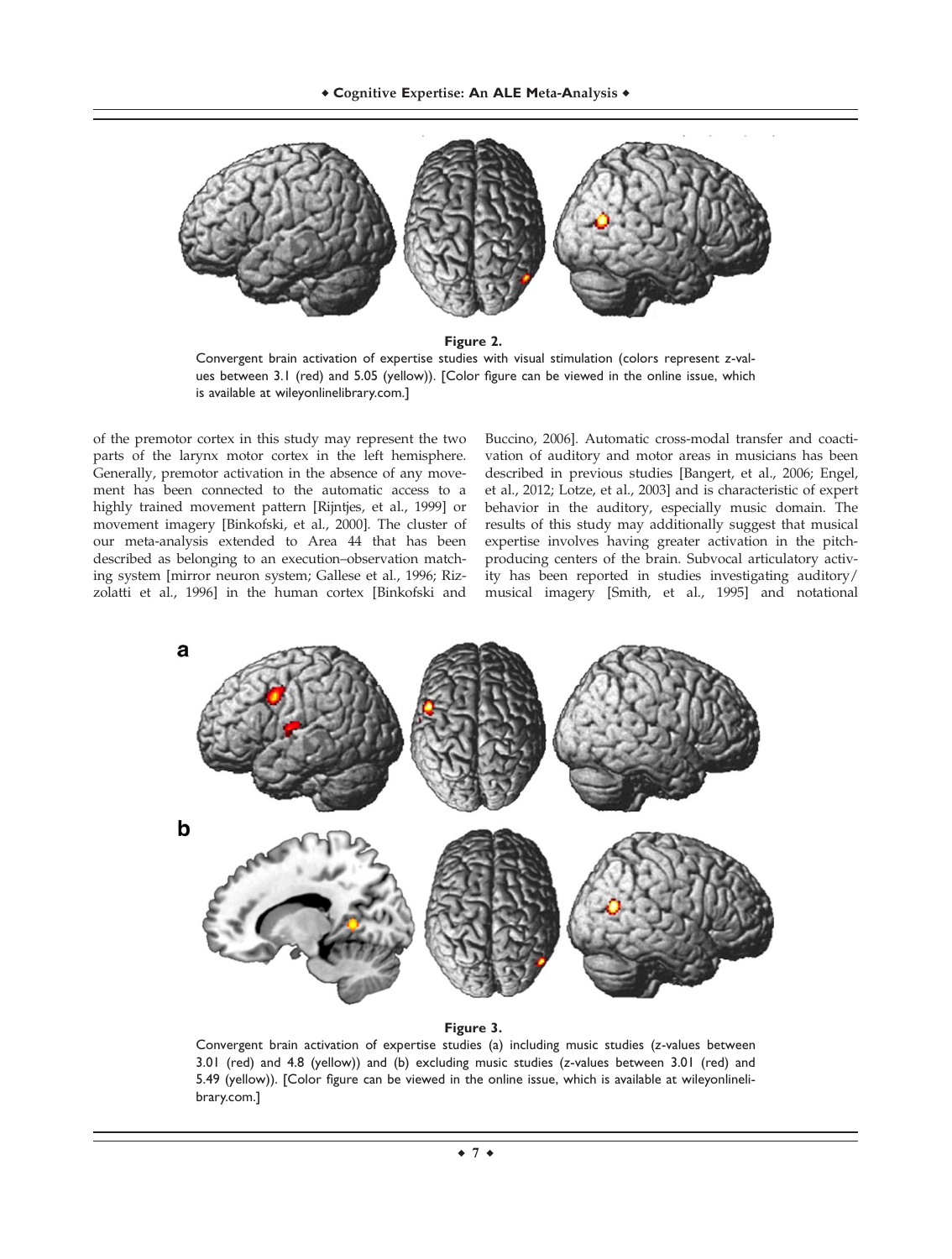audiation [the ability to "hear" music one is reading, Brodsky, et al., 2003; Brodsky, et al., 2008]. Subvocal repetition or imagery may be also present in musical experts across a diversity of tasks.

# **Enhanced Activity in Experts in the Right Inferior Parietal Cortex (Area PGp, Caspers, et al., 2006) in Paradigms with Visual Stimulation**

Across visual paradigms including primarily mental arithmetic and chess studies, there was one significant activation cluster in the right inferior parietal cortex. In the context of chess expertise, the right parieto-occipitotemporal junction was connected to superiority of experts in chess specific object recognition [Bartlett, et al., 2013; Bilalic, et al., 2010; Bilalic, et al., 2012] and was discussed in terms of a qualitatively different way of processing with the additional recruitment of right homologue areas in experts [Bilalic, et al., 2010]. This activation pattern was also observed in abacus experts during calculation [Hanakawa, et al., 2003] and a mental calculation prodigy [Pesenti, et al., 2001] in line with the notion of true functional reorganization [Kelly and Garavan, 2005]. Our cluster extended to region PGp of the right angular gyrus that has been linked to mathematical cognition [Wu, et al., 2009], however, as a deactivation correlated with poorer accuracy in the calculation task. Deactivation of the right angular gyrus, however in the more anterior region PGa, was also evident in chess grandmasters during a Chinese chess solving task [Duan, et al., 2012]. In contrast right area PGp was active in Bilalic et al. (2011a) (named posterior occipito-temporal junction), with deactivation occurring only in control persons during a chess piece identity task. These inconsistent findings may be reconciled taking into account that deactivation in that area has been shown to go along with increasing task difficulty [Greicius and Menon, 2004; Wu, et al., 2009]. Thus in study paradigms that were quite demanding [e.g., Duan, et al., 2012], the right angular gyrus may show more deactivation than in easy tasks presented to chess experts in Bilalic et al. (2011a).

# **Enhanced Activation of Primary Visual and Auditory Cortices Across Different Domains of Expertise**

Taking into account music studies, the ALE metaanalysis across all studies pointed to the left primary auditory cortex (in addition to motor-related areas) as differentiating expert from non-experts. Without music studies, there was a cluster in the medial part of the right lingual gyrus, assigned to area 17 that has been related to pattern recognition processes [Bilalic, et al., 2012] going along with enhanced parafoveal vision in chess experts [Bilalic, et al., 2010]. In the learning literature it has been frequently described, that perceptual learning occurs at the location where a specific aspect of perception is processed, i.e. all along the processing stream [Karni, 1996]. Providing that, it is not surprising that expertise also develops in brain areas connected to the earlier information processing of stimuli in question. Furthermore, the primary auditory cortex is not confined to the analysis of sound, but is also involved in auditory learning, memory and even problem solving [for a review see Weinberger, 2012]. Likewise, the right lingual gyrus has been shown to participate in cognitive tasks, such as working memory [possibly due to visual strategies applied; Gerton, et al., 2004], visual imagery [Kosslyn, et al., 1999], and perceptual learning [Maertens and Pollmann, 2005]. Early low-level information processing has been suggested to contribute to outstanding skills observed in savants [Snyder and Mitchell, 1999] as well as other prodigies [Birbaumer, 1999]. Thus expertise, even if widely distributed in the brain [Harel, et al., 2013], may start with alterations in primary sensory areas.

Apart from bottom-up mechanisms, top- down modulation may also explain enhanced primary sensory cortex activation in experts. Experts show enhanced engagement with their area of expertise and pay more attention to expertise-related objects [Golan, et al., 2014; Hershler and Hochstein, 2009], what is reflected by an enhanced activity in early visual areas [Harel, et al., 2010]. Likewise, topdown modulatory effects can be observed in audition [Tervaniemi, et al., 2009].

### **Methodological Constraints**

In the current meta-analysis, we included 26 studies investigating very different areas of cognitive expertise. Although the number of studies included is within the normal range for meta-analyses, common mechanisms across these studies may be difficult to capture. In a recent ALE analysis about within-group training effects across a range of cognitive and motor tasks, the authors found domain-general effects regardless of the different paradigms included (Patel, et al., 2013). One reason why we did not find these effects may be the generally lower power in between-subject designs. Another explanation may be that in most studies, experts conducted so-called "contrived" tasks [Chi, 2006], i.e. tasks that were constructed in a way that both experts and non-experts can complete them. There are several advantages of contrived tasks, however, one disadvantage is that they may lack ecological validity. Thus in the current meta-analysis we may have missed some expert-specific mechanisms (e.g. long-term working memory), because the tasks did not require to engage them.

#### **Summary and Conclusions**

In the current meta-analysis of cognitive expertise, brain activation patterns in experts (in comparison to nonexperts) were characterized by an enhanced or additional activity in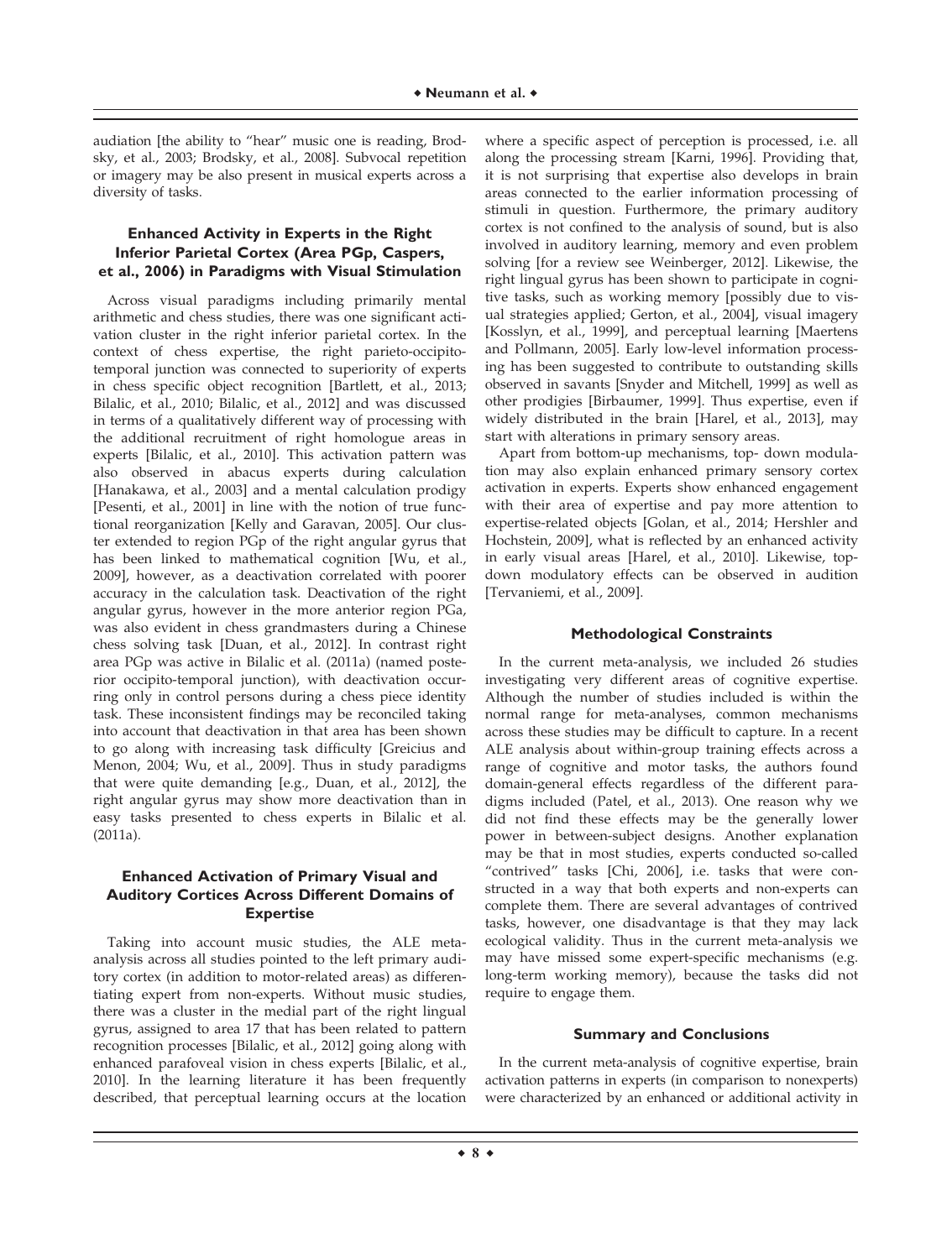primary and association areas for the respective modality, and motor-associated regions. With regard to our hypotheses specified in the introduction, there were no domaingeneral mechanisms evident, such as a reduction of activity in the control network as observed in short-term practice studies [Kelly and Garavan, 2005; Patel, et al., 2013], nor expert-specific information processing in long-term working memory structures, the fusiform gyrus, or the striatum. Instead, there was an enhanced activity in domain-specific structures related to the tasks performed (hypothesis 1b), confirming that learning is localized and very specialized [Hill and Schneider, 2006]. Indeed, there is a considerable behavioral evidence that superior performance of experts is due to their extensive experience with domain-related patterns and configurations, e.g., in chess [Reingold, et al., 2001; Reingold and Sheridan, 2011]. We were not able to confirm large networks of expertise, as suggested by Harel et al. (2013), what may be due to the variety of expertise studies included. Most of the studies reported an increase and not a decrease of activation foci in contrast to the nonexpert group. Thus true functional reorganization, possibly connected to enhanced tissue in cortical areas devoted to the task, can be observed after long periods of training.

#### **REFERENCES**

- Amunts K, Malikovic A, Mohlberg H, Schormann T, Zilles K (2000): Brodmann's areas 17 and 18 brought into stereotaxic space-where and how variable? NeuroImage 11:66–84.
- Bangert M, Peschel T, Schlaug G, Rotte M, Drescher D, Hinrichs H, Heinze HJ, Altenmüller E (2006): Shared networks for auditory and motor processing in professional pianists: Evidence from fMRI conjunction. NeuroImage 30:917–926.
- Bartlett JC, Boggan AL, Krawczyk DC (2013): Expertise and processing distorted structure in chess. Front Hum Neurosci 7:825
- Bilalic M, Kiesel A, Pohl C, Erb M, Grodd W (2011a): It takes twoskilled recognition of objects engages lateral areas in both hemispheres. PloS One 6:e16202
- Bilalic M, Langner R, Erb M, Grodd W (2010): Mechanisms and neural basis of object and pattern recognition: A study with chess experts. J Exp Psychol Gen 139:728–742.
- Bilalic M, Langner R, Ulrich R, Grodd W (2011b): Many faces of expertise: Fusiform face area in chess experts and novices. J Neurosci 31:10206–10214.
- Bilalic M, Turella L, Campitelli G, Erb M, Grodd W (2012): Expertise modulates the neural basis of context dependent recognition of objects and their relations. Hum Brain Mapp 33:2728–2740.
- Binkofski F, Amunts K, Stephan KM, Posse S, Schormann T, Freund HJ, Zilles K, Seitz RJ (2000): Broca's region subserves imagery of motion: A combined cytoarchitectonic and fMRI study. Hum Brain Mapp 11:273–285.
- Binkofski F, Buccino G (2006): The role of ventral premotor cortex in action execution and action understanding. J Phys Paris 99: 396–405.
- Birbaumer N (1999): Neurobiology. Rain Man's revelations. Nature 399:211–212.
- Bouchard KE, Mesgarani N, Johnson K, Chang EF (2013): Functional organization of human sensorimotor cortex for speech articulation. Nature 495:327–332.
- Brodsky W, Henik A, Rubinstein BS, Zorman M (2003): Auditory imagery from musical notation in expert musicians. Percep Psychophys 65:602–612.
- Brodsky W, Kessler Y, Rubinstein BS, Ginsborg J, Henik A (2008): The mental representation of music notation: Notational audiation. J Exp Psychol Hum Percept Perform 34:427–445.
- Brown S, Martinez MJ (2007): Activation of premotor vocal areas during musical discrimination. Brain Cognit 63:59–69.
- Brown S, Ngan E, Liotti M (2008): A larynx area in the human motor cortex. Cereb Cortex 18:837–845.
- Campitelli G, Speelman C (2013): Expertise paradigms for investigating the neural substrates of stable memories. Front Hum Neurosci 7:740.
- Caspers S, Geyer S, Schleicher A, Mohlberg H, Amunts K, Zilles K (2006): The human inferior parietal cortex: Cytoarchitectonic parcellation and interindividual variability. NeuroImage 33:430–448.
- Castriota-Scanderbeg A, Hagberg GE, Cerasa A, Committeri G, Galati G, Patria F, Pitzalis S, Caltagirone C, Frackowiak R (2005): The appreciation of wine by sommeliers: A functional magnetic resonance study of sensory integration. NeuroImage 25:570–578.
- Chang Y (2014): Reorganization and plastic changes of the human brain associated with skill learning and expertise. Front Hum Neurosci 8:35.
- Chi MT (2006): Laboratory methods for assessing experts' and novices' knowledge. In: Ericsson KA, Charness N, Feltovich PJ, Hoffman RR, editors. The Cambridge Handbook of Expertise and Expert Performance. Cambridge, New York: Cambridge University Press. pp 167–184.
- Conant D, Bouchard KE, Chang EF (2014): Speech map in the human ventral sensory-motor cortex. Curr Opin Neurobiol 24:63–67.
- Debarnot U, Sperduti M, Di Rienzo F, Guillot A (2014): Experts bodies, experts minds: How physical and mental training shape the brain. Front Hum Neurosci 8:280.
- Desikan RS, Segonne F, Fischl B, Quinn BT, Dickerson BC, Blacker D, Buckner RL, Dale AM, Maguire RP, Hyman BT, Albert MS, Killiany RJ (2006): An automated labeling system for subdividing the human cerebral cortex on MRI scans into gyral based regions of interest. NeuroImage 31:968–980.
- Dick F, Lee HL, Nusbaum H, Price CJ (2011): Auditory-motor expertise alters "speech selectivity" in professional musicians and actors. Cereb Cortex 21:938–948.
- Duan X, Liao W, Liang D, Qiu L, Gao Q, Liu C, Gong Q, Chen H (2012): Large-scale brain networks in board game experts: Insights from a domain-related task and task-free resting state. PloS One 7:e32532.
- Eickhoff SB, Amunts K, Mohlberg H, Zilles K (2006a): The human parietal operculum. II. Stereotaxic maps and correlation with functional imaging results. Cereb Cortex 16:268–279.
- Eickhoff SB, Bzdok D, Laird AR, Kurth F, Fox PT (2012): Activation likelihood estimation meta-analysis revisited. NeuroImage 59:2349–2361.
- Eickhoff SB, Grefkes C, Zilles K, Fink GR (2007a): The somatotopic organization of cytoarchitectonic areas on the human parietal operculum. Cereb Cortex 17:1800–1811.
- Eickhoff SB, Heim S, Zilles K, Amunts K (2006b): Testing anatomically specified hypotheses in functional imaging using cytoarchitectonic maps. NeuroImage 32:570–582.
- Eickhoff SB, Jbabdi S, Caspers S, Laird AR, Fox PT, Zilles K, Behrens TE (2010): Anatomical and functional connectivity of cytoarchitectonic areas within the human parietal operculum. J Neurosci 30:6409–6421.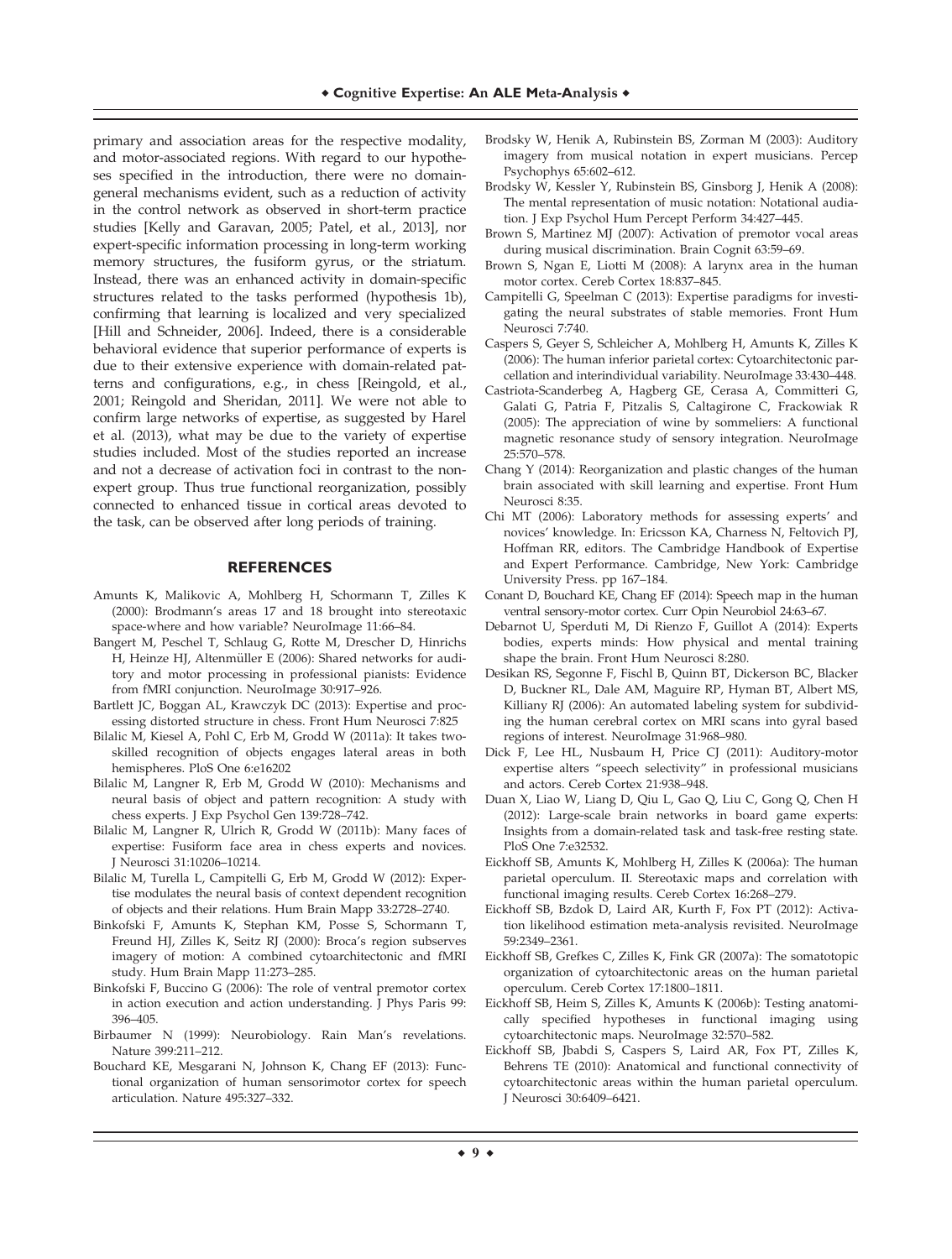- Eickhoff SB, Laird AR, Grefkes C, Wang LE, Zilles K, Fox PT (2009): Coordinate-based activation likelihood estimation metaanalysis of neuroimaging data: A random-effects approach based on empirical estimates of spatial uncertainty. Hum Brain Mapp 30:2907–2926.
- Eickhoff SB, Paus T, Caspers S, Grosbras MH, Evans AC, Zilles K, Amunts K (2007b): Assignment of functional activations to probabilistic cytoarchitectonic areas revisited. NeuroImage 36: 511–521.
- Eickhoff SB, Stephan KE, Mohlberg H, Grefkes C, Fink GR, Amunts K, Zilles K (2005): A new SPM toolbox for combining probabilistic cytoarchitectonic maps and functional imaging data. NeuroImage 25:1325–1335.
- Engel A, Bangert M, Horbank D, Hijmans BS, Wilkens K, Keller PE, Keysers C (2012): Learning piano melodies in visuo-motor or audio-motor training conditions and the neural correlates of their cross-modal transfer. NeuroImage 63:966–978.
- Erhard K, Kessler F, Neumann N, Ortheil HJ, Lotze M (2014): Professional training in creative writing is associated with enhanced fronto-striatal activity in a literary text continuation task. NeuroImage 100:15–23.
- Ericsson KA (2006): The influence of experience and deliberate practice of the development of superior expert performance. In: Ericsson KA, Charness N, Feltovich PJ, Hoffman RR, editors. The Cambridge Handbook of Expertise and Expert Performance. Cambridge, New York: Cambridge University Press. pp 683–703.
- Ericsson KA, Kintsch W (1995): Long-term working memory. Psychol Rev 102:211–245.
- Ericsson KA, Lehmann AC (1996): Expert and exceptional performance: Evidence of maximal adaptation to task constraints. Ann Rev Psychol 47:273–305.
- Fehr T, Weber J, Willmes K, Herrmann M (2010): Neural correlates in exceptional mental arithmetic–about the neural architecture of prodigious skills. Neuropsychologia 48:1407–1416.
- Gallese, V., Fadiga, L., Fogassi, L., Rizzolatti, G. (1996) Action recognition in the premotor cortex. Brain J Neurol 119 (Pt 2): 593–609.
- Gauthier I, Skudlarski P, Gore JC, Anderson AW (2000): Expertise for cars and birds recruits brain areas involved in face recognition. Nat Neurosci 3:191–197.
- Gerton BK, Brown TT, Meyer-Lindenberg A, Kohn P, Holt JL, Olsen RK, Berman KF (2004): Shared and distinct neurophysiological components of the digits forward and backward tasks as revealed by functional neuroimaging. Neuropsychologia 42: 1781–1787.
- Geyer, S. (2004) The microstructural border between the motor and the cognitive domain in the human cerebral cortex. Adv Anat Embryol Cell Biol 174:I–VIII, 1–89.
- Gobet F, Simon HA (1996): Templates in chess memory: A mechanism for recalling several boards. Cognit Psychol 31:1–40.
- Golan T, Bentin S, DeGutis JM, Robertson LC, Harel A (2014): Association and dissociation between detection and discrimination of objects of expertise: Evidence from visual search. Attent Percept Psychophys 76:391–406.
- Greicius MD, Menon V (2004): Default-mode activity during a passive sensory task: Uncoupled from deactivation but impacting activation. J Cognit Neurosci 16:1484–1492.
- Groussard M, La Joie R, Rauchs G, Landeau B, Chetelat G, Viader F, Desgranges B, Eustache F, Platel H (2010): When music and long-term memory interact: Effects of musical expertise on functional and structural plasticity in the hippocampus. PloS One 5.
- Habermeyer B, Herdener M, Esposito F, Hilti CC, Klarhofer M, di Salle F, Wetzel S, Scheffler K, Cattapan-Ludewig K, Seifritz E (2009): Neural correlates of pre-attentive processing of pattern deviance in professional musicians. Hum Brain Mapp 30:3736– 3747.
- Hanakawa T, Honda M, Okada T, Fukuyama H, Shibasaki H (2003): Neural correlates underlying mental calculation in abacus experts: A functional magnetic resonance imaging study. NeuroImage 19:296–307.
- Hardwick RM, Rottschy C, Miall RC, Eickhoff SB (2013): A quantitative meta-analysis and review of motor learning in the human brain. NeuroImage 67:283–297.
- Harel A, Gilaie-Dotan S, Malach R, Bentin S (2010): Top-down engagement modulates the neural expressions of visual expertise. Cereb Cortex 20:2304–2318.
- Harel A, Kravitz D, Baker CI (2013): Beyond perceptual expertise: Revisiting the neural substrates of expert object recognition. Front Hum Neurosci 7:885.
- Harris R, de Jong BM (2014): Cerebral activations related to audition-driven performance imagery in professional musicians. PloS One 9:e93681.
- Herdener M, Esposito F, di Salle F, Boller C, Hilti CC, Habermeyer B, Scheffler K, Wetzel S, Seifritz E, Cattapan-Ludewig K (2010): Musical training induces functional plasticity in human hippocampus. J Neurosci 30:1377–1384.
- Herdener M, Humbel T, Esposito F, Habermeyer B, Cattapan-Ludewig K, Seifritz E (2014): Jazz drummers recruit languagespecific areas for the processing of rhythmic structure. Cereb Cortex 24:836–843.
- Hershler O, Hochstein S (2009): The importance of being expert: Top-down attentional control in visual search with photographs. Attent Percept Psychophys 71:1478–1486.
- Hervais-Adelman A, Moser-Mercer B, Golestani N (2015): Brain functional plasticity associated with the emergence of expertise in extreme language control. NeuroImage 114:264–274.
- Hill NM, Schneider W (2006): Brain changes in the development of expertise: Neuroanatomical and neurophysiological evidence about skill-based adaptations. In: Ericsson KA, Charness N, Feltovich P, Hoffman RR, editors. The Cambridge Handbook of Expertise and Expert Performance. Cambridge, New York: Cambridge University Press. pp 653–682.
- Hoenig K, Muller C, Herrnberger B, Sim EJ, Spitzer M, Ehret G, Kiefer M (2011): Neuroplasticity of semantic representations for musical instruments in professional musicians. NeuroImage 56:1714–1725.
- Jäncke L, Shah NJ, Peters M (2000): Cortical activations in primary and secondary motor areas for complex bimanual movements in professional pianists. Brain Res Cognit Brain Res 10:177–183.
- Karni A (1996): The acquisition of perceptual and motor skills: A memory system in the adult human cortex. Brain Res Cognit Brain Res 5:39–48.
- Kelly AM, Garavan H (2005): Human functional neuroimaging of brain changes associated with practice. Cereb Cortex 15:1089– 1102.
- Kirk U, Skov M, Christensen MS, Nygaard N (2009): Brain correlates of aesthetic expertise: A parametric fMRI study. Brain Cognit 69:306–315.
- Koelsch S, Fritz T, DY Muller VC, Friederici K, AD, (2006): Investigating emotion with music: An fMRI study. Hum Brain Mapp 27:239–250.
- Kosslyn SM, Pascual-Leone A, Felician O, Camposano S, Keenan JP, Thompson WL, Ganis G, Sukel KE, Alpert NM (1999): The